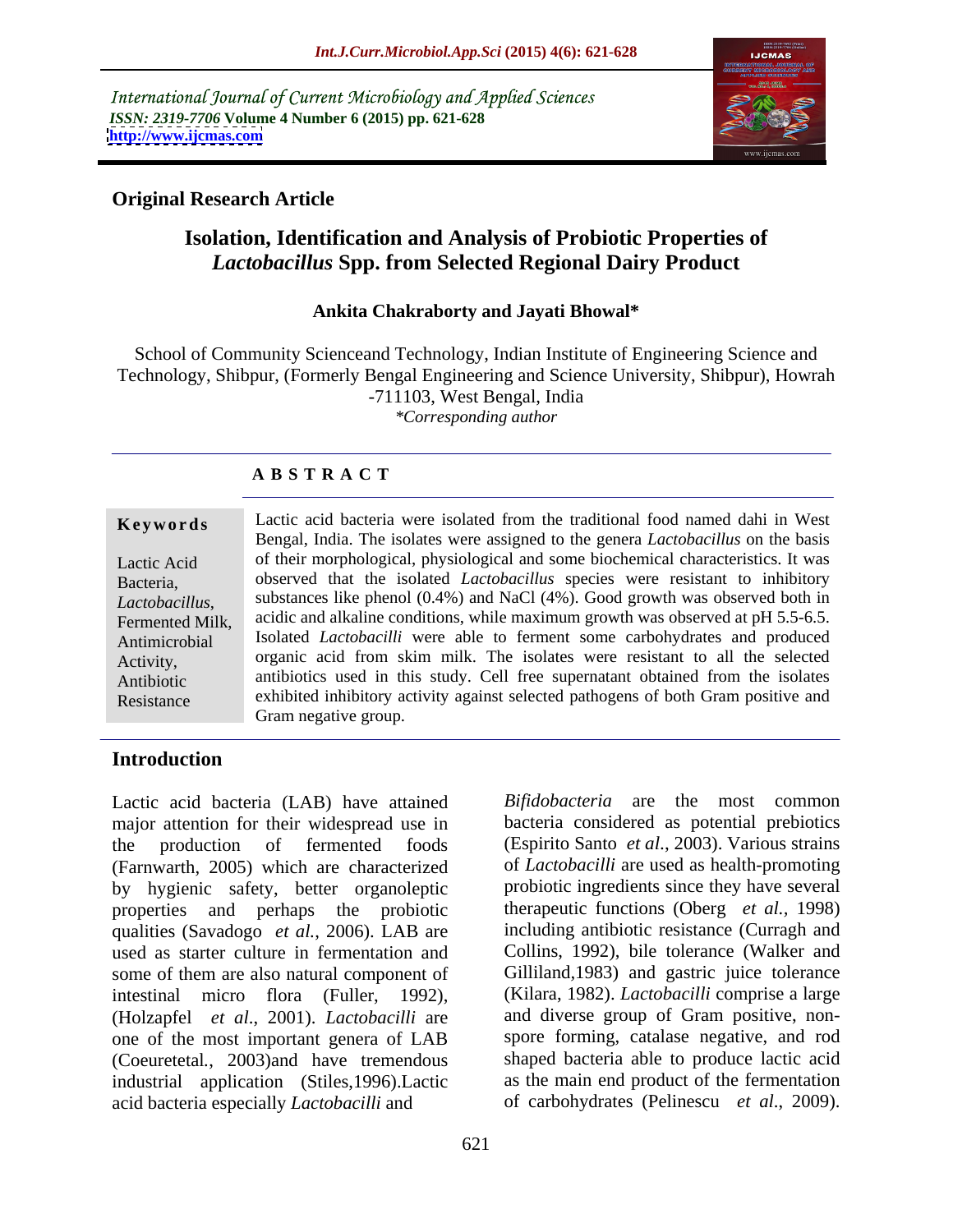Different *Lactobacillus* species are non pathogenic and do not produce toxic substances. In recent years much attention is Science and Technology, Shibpur, Howrah, being given to isolation of *Lctobacilli* from India. different sources which are also used as bio preservatives traditional fermented milk product and is a very popular menu at the end of the meal in India subcontinent. Dahi *Lactobacillus*was isolated from locally is manufactured from milk by traditional available dahi by using de Mann Rogosa method using LAB as indigenous starter Sharpe (MRS) agar media(De Man et al., culture. However, very little information is 1960). 1 gm of curd sample was mixed with available on the characteristics of 9 ml of sterile phosphate buffer saline *Lactobacillus* microflora present in locally (PBS), homogenized gently, serially diluted available dahi. In order to provide health 10 fold in PBS and pour plated aseptically benefits by *Lactobacilli* present in dahi, they require their relevant characterization and at 37°C for 48 hrs in anaerobic condition. identification. The present study has been Colonies differ in morphology, carried out with objective to screen pigmentation; shape and size were *Lactobacilli* from locally available dahiand subcultured in MRS broth. Initially all of the to study probiotic properties with the isolates were examined for Gram staining ultimate objective of its potential use in and catalase production. Only the Gram probiotic yogurt preparation. positive, catalase-negative and rod shape

were of analytical grade, purchased from their colony morphology and some Pvt. Ltd., India. The traditional curd sample was maintained at  $4^{\circ}$ C in MRS broth pH 5.5. for isolation of *Lactobacillus* was purchased from local market of Kolkata, India and kept in sterile plastic container. Immediately after collection the sample was stored aseptically in low temperature  $(4^0C)$  for the isolation of Lactobacillus species was performed obtained from local medicinal shop. Various Gram positive i) *Staphylococcus auras*, ii) *aeruginosa* were provided by National positive and Gram negative test organisms kept at 4<sup>o</sup>C. The isolation was performed in

School of Community Science and Technology, Indian Institute of Engineering, India.

### **Isolation of** *Lactobacillus*

**Material and Methods** using the same medium. After several All chemicals and dyes used in this study *Lactobacillus* was isolated by observing Merck, India. The bacteriological media biochemical tests (Gram staining, catalase, were obtained from HiMedia Laboratories endospore and motility test) and the culture Sharpe (MRS) agar media(De Man *et al*., 1960).1 gm of curd sample was mixed with on MRS agar media. Plates were incubated Colonies differ in morphology, pigmentation; shape and size were isolates were then purified by streak plating subcultures, finally the single colony of their colony morphology and some

### **Identification of** *Lactobacillus* **species**

 $^{0}$ C) for the isolation of Lactobacillus species was performed *Lactobacillus*. Six different antibiotics were according to their morphological, cultural, Bacillus subtilis and Gram negative bacterial described in Bergey's Manual of Systematic strains i) *E. coli*. and ii) *Pseudomonas*  Bacteriology (Holt *et al.*, 1994;Williams and Cholera Institute, Kolkata and used for in Gram reaction, motility test, production of vitro antimicrobial study. These Gram catalase, endospore test, milk coagulation were maintained in Brain Heart Infusion H2S production, starch hydrolysis test, sugar Agar butt-slants in screw-capped tubes and fermentation profile, production of ammoniaIdentification of the isolated bacteria as *Lactobacillus* species was performed and physiological and biochemical characteristics by the procedures Wilkins,1995). The tests carried out were activities, nitrate reduction test, urease test,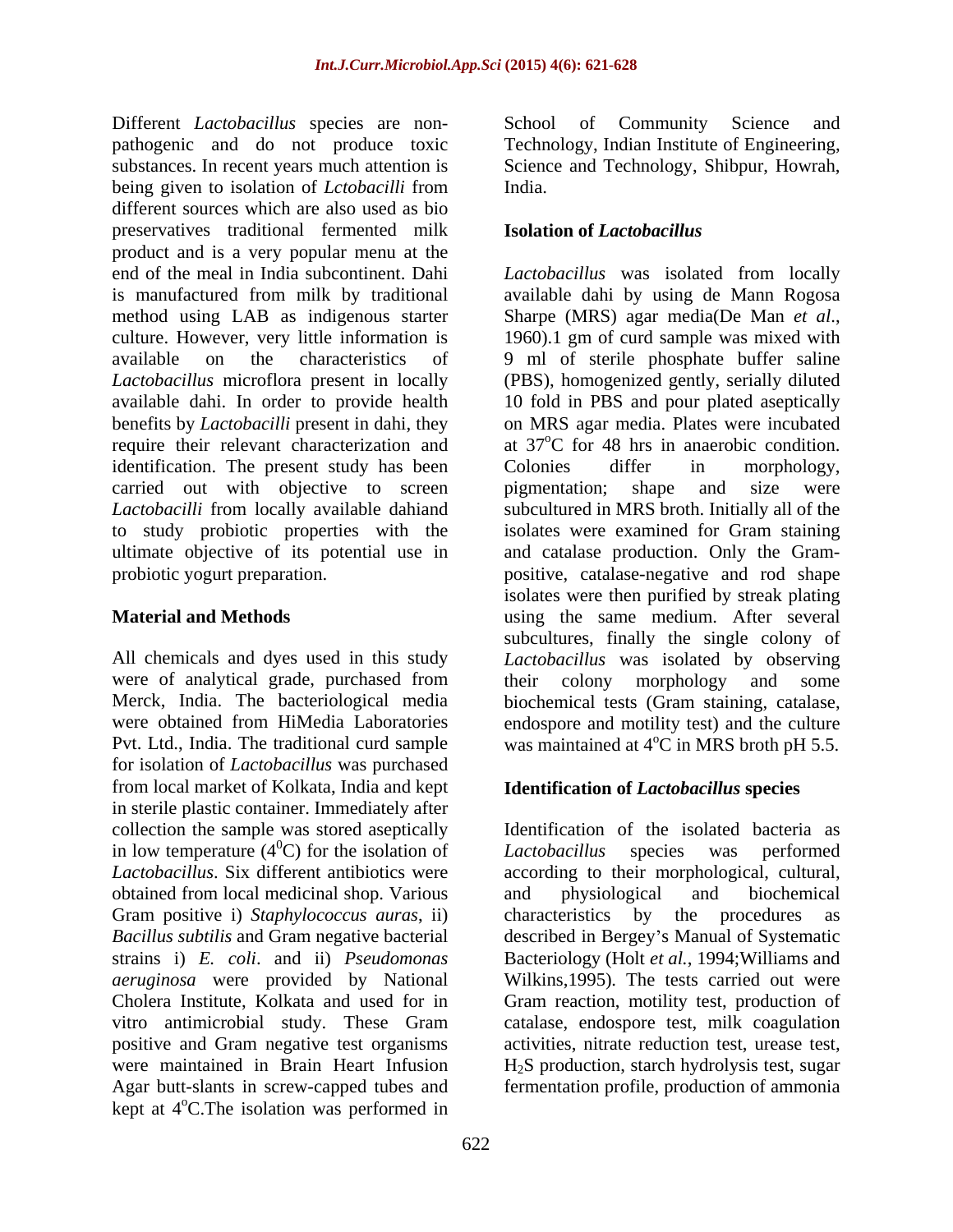and NaCl tolerance (4%) assay.

1% (v/v) fresh overnight culture of the isolate was Gram stained and examined and meat extract and contain 0.004% phenotype. Catalase test was performed by

Ammonia production by arginine hydrolysis **temperature for growth** was performed in MRS broth containing 0.3% arginine and 0.2 % sodium citrate replacing ammonium citrate. Production of overnight culture into MRS broth at varying ammonia was detected by using Nessler's pH ranging from 3-9. For temperature assay, reagent. $H_2S$  producing capacity was done by incubating the isolated culture in the medium containing casein peptone, meat peptone, sodium thiosulfate, Fe ammonium sulfate and agar for 2 weeks at  $37^{\circ}$ C. The starch hydrolysis was performed on MRS agar medium with addition of 1% starch and incubation for 1 week at 37°C. Nitrate reduction test was carried out by culturing the isolate in the medium containing For the determination of NaCl tolerance, 1% peptone, potassium nitrate and sodium

Urease test was performed out by culturing the isolate in the medium containing phosphate, glucose, urea, agar and phenol red.

For milk coagulation test  $1\%$  (v/v) fresh for probiotic properties overnight culture of the isolate was inoculated into 10% sterilized skim milk and initial pH was recorded. The inoculated skim milk was incubated at  $37^{\circ}$ C for 72 hr. Disk diffusion method described by After 72 hr liquids of coagulated milk were separated by filtration. pH of the separated liquid was recorded and organic acid

from arginine, 0.4% phenol tolerance test produced were quantified through titration against 0.1 N NaOH.

**Phenotypic characterization** The ability of the isolated culture to ferment microscopically for morphology and chloramphenicol red indicator) with addition adding few drops of 3% hydrogen peroxide  $\frac{\text{concentration of 2\% (w/v)}\text{Acid production}}{\text{Concentration of 2\% (w/v)}}$ to a test-tube containing overnight culture of of the isolate by utilizing carbohydrates was the isolate. evaluated at 24 hr. different carbohydrates was examined on basal MRS broth (MRS devoid of glucose and meat extract and contain 0.004% of different sugar solution to a final concentration of 2% (w/v). Acid production

### **Biochemical characterization Determination of optimum pH and temperature for growth**

oC.The reading the optical densities at 560 nm Optimum pH for growth of the isolate was determined by incubating 1% (v/v) fresh the culture was incubated at different temperature  $(15{\text -}50^{\circ}C)$  under anaerobic conditions. After 24 hr of incubation development of growth was measured by against the uninoculated broth.

# oC.Nitrate **Assay for NaCland phenol tolerance**

chloride. was incubated into MRS broth adjusted with peptone, sodium chloride, mono-potassium Similar experiment was performed using For the determination of NaCl tolerance, 1% (v/v) fresh overnight culture of the isolate NaCl concentration of 4%. After 24 hr of incubation growth of the isolate was determined by observing their turbidity. 0.4% phenol used as inhibitory substance.

### **Screening of isolated** *Lactobacillus* **species for probiotic properties**

### **Antibiotic susceptibility test**

 $\rm{^{\circ}C}$  for 72 hr. Disk diffusion method described by Disk diffusion method described Andrews was followed to determine the sensitivity of the isolated culture to different antibiotics. Six different antibiotics such as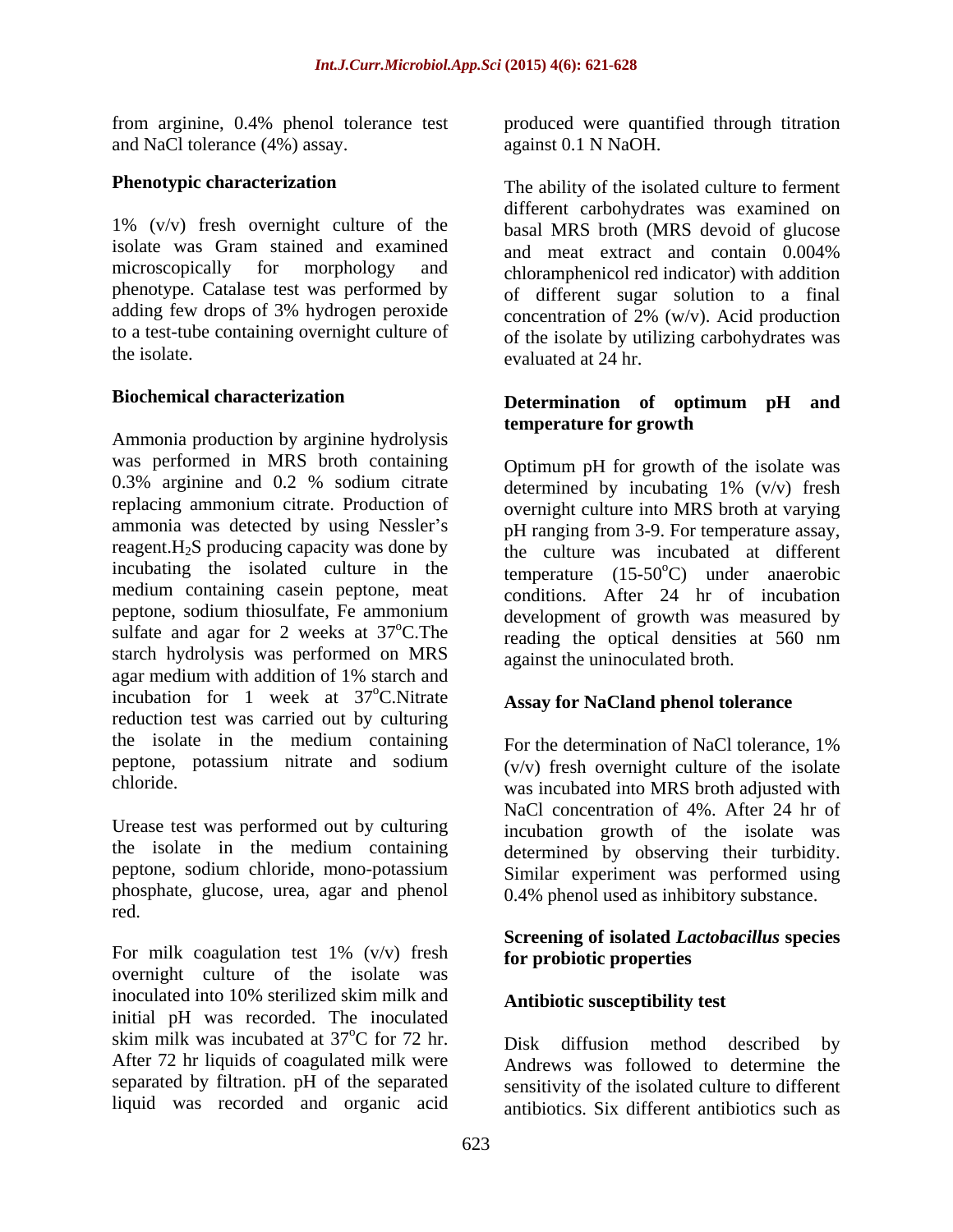Penicillin, Rifampin, Isoniazid, Metrogyl, Amoxicillin and Tetracycline were collected isolates were studied by picking-up a single and varying concentrations (0.25-1 mg/ml) well isolated colony aseptically and of all the selected antibiotics were prepared transferred to selective medium to observe in MRS broth. The test inoculum was the growth pattern of isolates on MRS prepared by incubating the isolated culture medium. Colonies appeared creamy white into MRS broth at  $37^{\circ}$ C for 12 hr and 100 µl colored, circular, low convex with entire of it was inoculated to Muller-Hinton agar margin were regarded as belonging to the plates by spread plate method. 4 wells were genus *Lactobacillus*. Their distinguishing made in each of the plates. These wells were filled with  $100 \mu l$  of selected antibiotics each of different concentrations. Agar plates

10000 g) followed by filtration. 24 hr broth incubation of skim milk with the isolated Target strain inoculated plate with uninoculated MRS broth served as control. The plates were incubated at 37<sup>°</sup>C for 24 hr and **Determination of optimum pH and** the inhibitions zones were visualized.

In the present study among all the bacteria revealed that the isolated *Lactobacilli* isolated from local traditional dahi sample, species were able to survive in extreme only Gram positive and catalase negative isolates were chosen for further characterization. They were identified as *Lactobacilli* by observing their colony M.Z.Hoque, 2010 (Hoque *et al.*, 2010) in morphology, cultural, physiological and isolation, identification of *Lactobacillus*biochemical characterization.

characteristics of *Lactobacilli* well isolated colony aseptically features are shown in (Table 1).

each of different concentrations. Agar plates The *Lactobacillus* isolate exhibited negative were then and incubated for 24 hr at  $37^{\circ}$ C. pattern of H<sub>2</sub>S formation, starch hydrolysis, were then and incubated for 24 hr at  $37^{\circ}$ C. pattern of H<sub>2</sub>S formation, starch hydrolysis,<br>The zone of inhibition was visualized. nitrate reduction and urease activity. These **Detection of antimicrobial activity** species. Similar observations were found by Well diffusion assay method was used for 2010) in the isolation of *Lactobacillus* the detection of antimicrobial activity. The species from traditional cheeses and yogurts isolated culture was incubated for 48 hr in of Basmej Zone in Iran. The present MRS broth at  $37^{\circ}$ C. The cell free solution experiment indicates that there was  $27\%$ was obtained by centrifugation (10min x organic acid production after 72 h culture of target strains were inoculated on *Lactobacillus* species at 37<sup>o</sup>C. Sugar solid Muller-Hinton agar medium by spread fermentation patterns of isolated species plate method. 4 wells were made in each of (Table 1) indicated that fructose, glucose the plates. These wells were filled with 100 and lactose were fermented by isolated µl of previously prepared cell free solution. *Lactobacillus* species but maltose and are the common characters of *Lactobacillus* H. Forouhandeh *et al*, 2010 (Forouhandeh, experiment indicates that there was 27% incubation of skim milk with the isolated <sup>o</sup>C. Sugar gelatin were not fermented.

# **temperature for growth**

**Results and Discussion** From the experimental results (Table 2) it **Isolation and identification of** *Lactobacillus* occurred within the pH range *Lactobacillus* **species** from 3-9 and the optimum pH value for was observed that growth of the isolated good growth was at pH 5.5-6.5. This finding acidic as well as alkaline conditions.

Similar results were observed by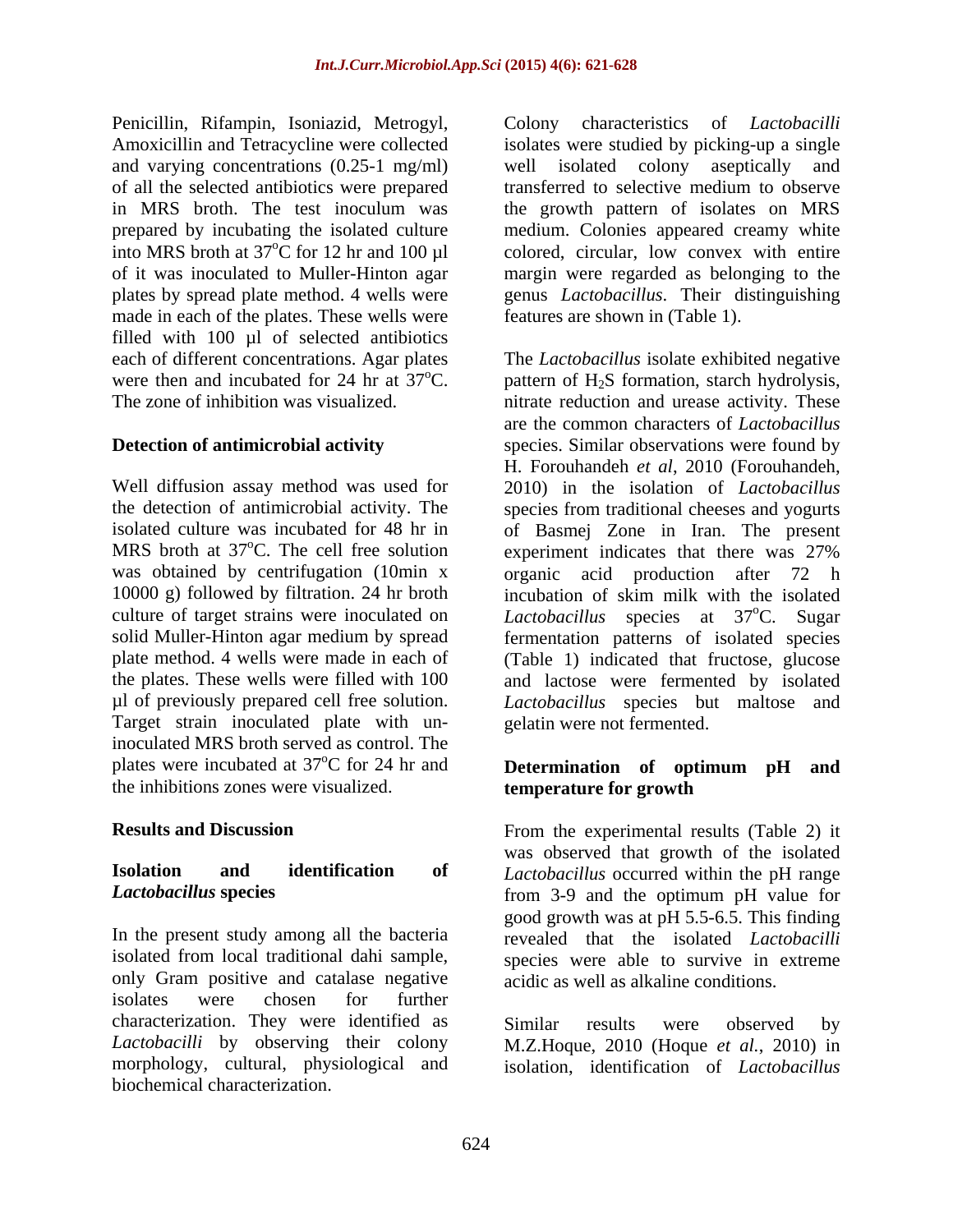species from regional yogurts in **Assay for NaCl and phenol tolerance** Bangladesh.

Like pH, temperature is an important factor in bacterial growth. In this study the isolated Lactobacillus species were able to grow inhibitory substances such as 0.4%

within  $30-50^{\circ}$ C and the optimum bacteriostatic phenol and good growth was temperature for maximum growth was found also observed at 4% NaCl. The results have at  $37^{\circ}$ C. the similarities with findings of Eiezete and In the present study it was observed that (Table 2) *Lactobacillus* isolated from local dahi sample have the abilities to tolerate inhibitory substances such as 0.4% bacteriostatic phenol and good growth was Carlos, 2005 (Elizete and Carlos, 2005).

### **Table.1** Morphological, physiological and biochemical characterization of the isolated bacterial strain Morphological Tests

| <b>Colony Morphology</b>                    |                     |
|---------------------------------------------|---------------------|
| Configuration                               | Round               |
| Margin                                      | Wavy                |
| Elevation                                   | Flat                |
| Surface                                     | Mucoid              |
| Texture                                     |                     |
| Pigment                                     | Dry<br>White-Creamy |
|                                             | Opaque              |
| Opacity<br>Gram's reaction                  | $+$                 |
| Cell shape                                  | Rod                 |
| S <sub>pore(s)</sub>                        |                     |
| Motility                                    | Non motile          |
| <b>Biochemical Tests</b>                    |                     |
| $H_2S$ formation                            |                     |
| Catalase                                    |                     |
| 0.4 % phenol tolerance test                 |                     |
| 5% NaCl tolerance test                      |                     |
| Nitrate reduction                           |                     |
| Arginine Dihydrolase                        |                     |
| Urease                                      |                     |
| Gelatin hydrolysis                          |                     |
| Starch hydrolysis                           |                     |
| Organic acid production in 27%<br>skim milk |                     |
|                                             |                     |
| <b>Acid Production from</b>                 |                     |
| Lactose                                     |                     |
| Maltose                                     |                     |
| Fructose                                    |                     |
| Glucose                                     |                     |

<sup>++</sup> sign stands for positive and  $\cdot$  stands for negative result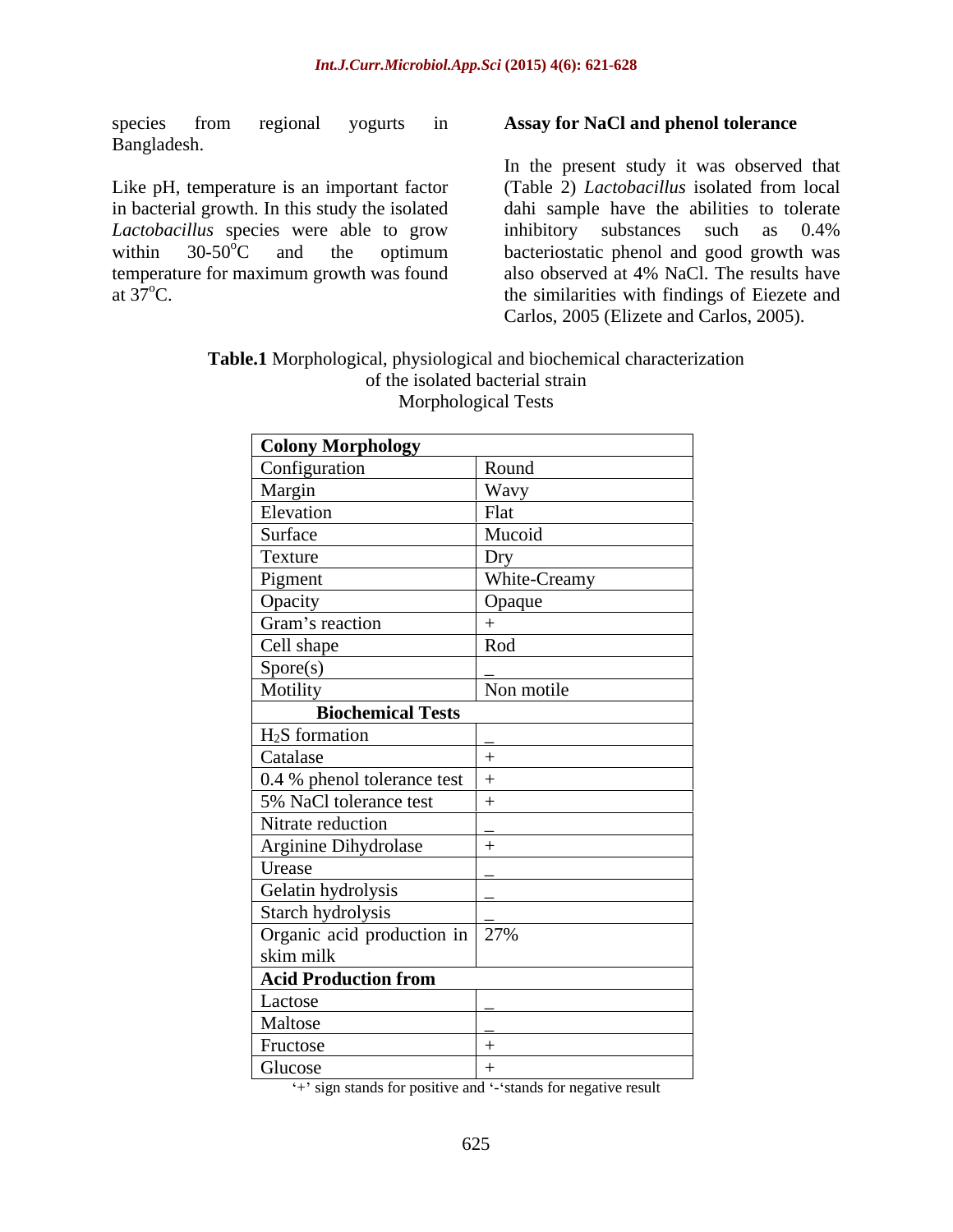### *Int.J.Curr.Microbiol.App.Sci* **(2015) 4(6): 621-628**

| Parameter | Medium pH                   |        |                  |                      |        |      |    |                  |
|-----------|-----------------------------|--------|------------------|----------------------|--------|------|----|------------------|
|           |                             | 5.0    | 5.5              | $\sim$ $\sim$<br>v.v | ∪.J    |      |    |                  |
| Growth    |                             | ++     | $+ + +$          | $+ + +$              | $+++$  |      |    |                  |
|           | Incubation Temperature (°C) |        |                  |                      |        |      |    |                  |
|           |                             | $\sim$ | $\cap$ $\subset$ | 30<br>- J U          | $\sim$ | г∠ — | 50 | $\vert 55 \vert$ |
| Growth    |                             |        |                  |                      | $+ +$  |      |    |                  |
|           |                             |        |                  |                      |        |      |    |                  |
|           | NaCl (%)                    |        |                  |                      |        |      |    |                  |
|           |                             |        |                  |                      |        |      |    |                  |
| Growth    | $++$                        |        |                  |                      |        |      |    |                  |

### **Table.2** Effect of medium pH, incubation temperature and NaCl on growth of the isolated *Lactoacillus* sp

 $\cdot$  or  $+$  sign stands for no and positive visible growth andnumber of  $+$  sign stands for relative extent of visible growth

**Table.3** Antibiotic sensitivity test

| <b>Antibiotics</b> | <b>Dilution</b>    | $\cdots$<br><b>Sensitivity</b> |
|--------------------|--------------------|--------------------------------|
| Amoxicillin        | $0.25 - 1.0$ mg/ml |                                |
| Tetracycline       | $0.25 - 1.0$ mg/ml |                                |
| Penicillin         | $0.25 - 1.0$ mg/ml |                                |
| Rifampicin         | $0.25 - 1.0$ mg/ml |                                |
| Metrogyl           | $0.25 - 1.0$ mg/ml |                                |

+ sign stands for visible growth

### **Table.4** Antibacterial activity of the isolated bacterial strain

| Test Organisms               | <b>Gram Character</b>             | Growth of test organisms |
|------------------------------|-----------------------------------|--------------------------|
| Escherichia coli             | Negative                          | Inhibited                |
| <b>Bacillus</b> subtilis     | Negative                          | Inhibited                |
| $\int$ Staphylococcus aureus | Positive                          | Inhibited                |
| Pseudomonas spp.             | Negative<br>$\tilde{\phantom{a}}$ | Inhibited                |
|                              |                                   |                          |

### **Antibiotic susceptibility test**

Results concerning the sensitivity of the isolated *Lactobacillus* species to different antibiotics are shown in Table 3 which Table 4 represents the antimicrobial reveals that isolates were resistant to all the activities exhibited by *Lactobacillus* species

**Screening of isolated** *Lactobacillus* **species** five selected antibiotics including **for probiotic properties** amoxicillin indicating that antibiotics will five selected antibiotics including not affect the growth of the isolated *Lactobacillus* population.

### **Detection of antimicrobial activity**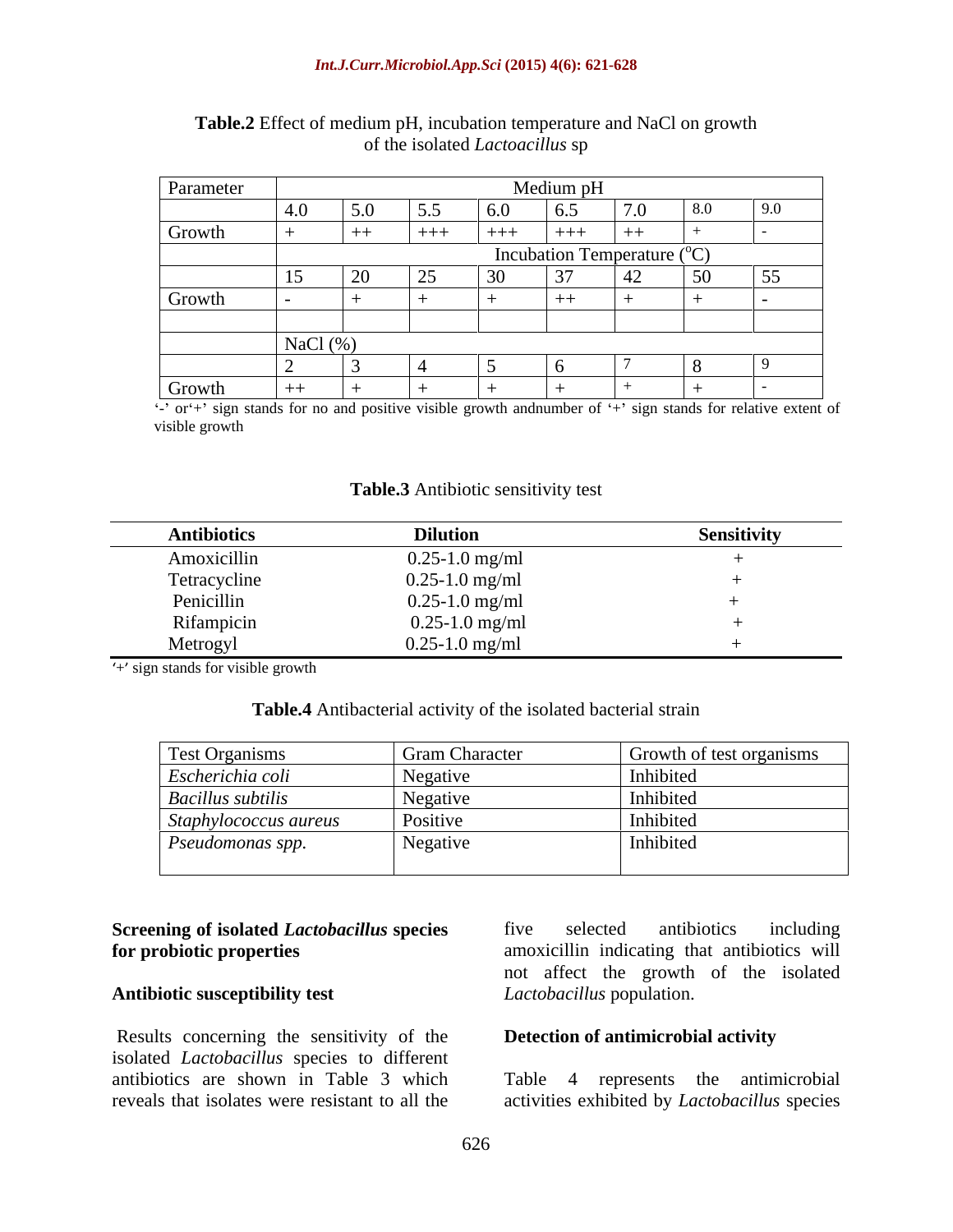which indicates that the cell free solution of De man J.C.,RogosaM. and Sharpe M. E. isolated *Lactobacillus* species were able to inhibit the growth of all the test microorganisms. This experiment clearly 130-135. indicates that the inhibitory metabolites Elizete D.F.R.P. and Carlos R. S. produced by isolated *Lactobacillus* species were extracellular and diffusible. These and identification of probiotic results are in accordance with those reported by Arpita *et al* (Patra *et al.,*2011).

The experimental results showed that the traditional fermented milk product dahi contain *Lactobacilli* which can tolerate inhibitory substances and were able to survive both in acidic and alkaline Sardinella brasiliensis. Brazilian Arch. conditions. They exhibited antimicrobial activity against some indicator pathogens and were resistant to different antibiotics. Based on these characteristics the isolates 117. may have potential for natural preservatives and may also be considered for probiotic application. The Formulandeh H. 2010. Isolation and application.

Authors are thankful to Indian Institute of Shibpur (Formerly Bengal Engineering and Science University, Shibpur), West Bengal, India for providing facilities and financial support for the completion of this research

- Coeuret V., Vubernet S., Bernardeau M., Gueguen M. and VernouyJ. P. 2003. mainly on cheese and other dairy
- Curragh H.J. and Collins M. A. 1992. High *Lactobacillus*. J.Applied. Bacteriolo.,
- 1960. A medium for the cultivation of *Lactobacilli*. J.AppliedBacteriol, 23: 130-135.
- Elizete D.F.R.P. and Carlos R. S. 2005.Biochemical characterization and identification of probiotic *Lactobacillus* for swine.*B. CEPPA,* Curitiba, 23: 299-310.
- Espiritosanto M.L.P., Beirao L.H., Sant'anna E.S., Dalcin E. B. andFranco B.G.M. 2003.Bacteriocinogenic effect of *Lactobacillus sakei* 2a on microbiological quality of fermented Boil. Technol., 46: 553-561.
- Farnwarth E. R. 2005.J.Nutraceuticles, Functional and Medical Foods, 4:93- 117.
- Fuller R. 1992. Probiotic: The scientific basis. Chapman & Hall,London,398.
- **Acknowledgments** *Acknowledgments Lactobacillus* species from various Forouhandeh H. 2010. Isolation and phenotypic characterization of *Lactobacillus* species from various dairy products. Current Research in Bacteriol., 3(2):84-88.
- Engineering Science and Technology, Holt, J.G., Krieg N.R.,Sneath P.H.A., Staley J.T. and Williams S.T. 1994.Bergey s manual of determinative bacterial., Baltimore, Ninth Edition, Williams And Wilkins, London, UK, 787.
- work. Holzapfel W.H.,Haberer P., Geisen R.J. and **References** and **References** *References References References References References References References References References References References References References* Bjorkroth U. 2001.Taxonomy and important features of probiotic microorganisms in food nutrition. American J.Clinical Nutrition, 73: 365-373.
	- Isolation, characterization and Hoque M.Z.,Akter F.,Hossain M.K.,Rahman identification of *Lactobacilli* focusing M.S.M., Mbillah M. and ISLAM products. Lait, 83: 269-306. and analysis of probiotic properties of levels spontaneous drug resistance in regional yogurts*.*World J. Dairy and M.S.M.,Mbillah M. and ISLAM K.M.D. 2010.Isolation, identification *Lactobacillus* Spp. from selective Food Sci*.*, 5(1): 39-46.
	- 73:31-36. Kilara A*.* 1982*.* Influence of in vitro gastric digestion on survival of some